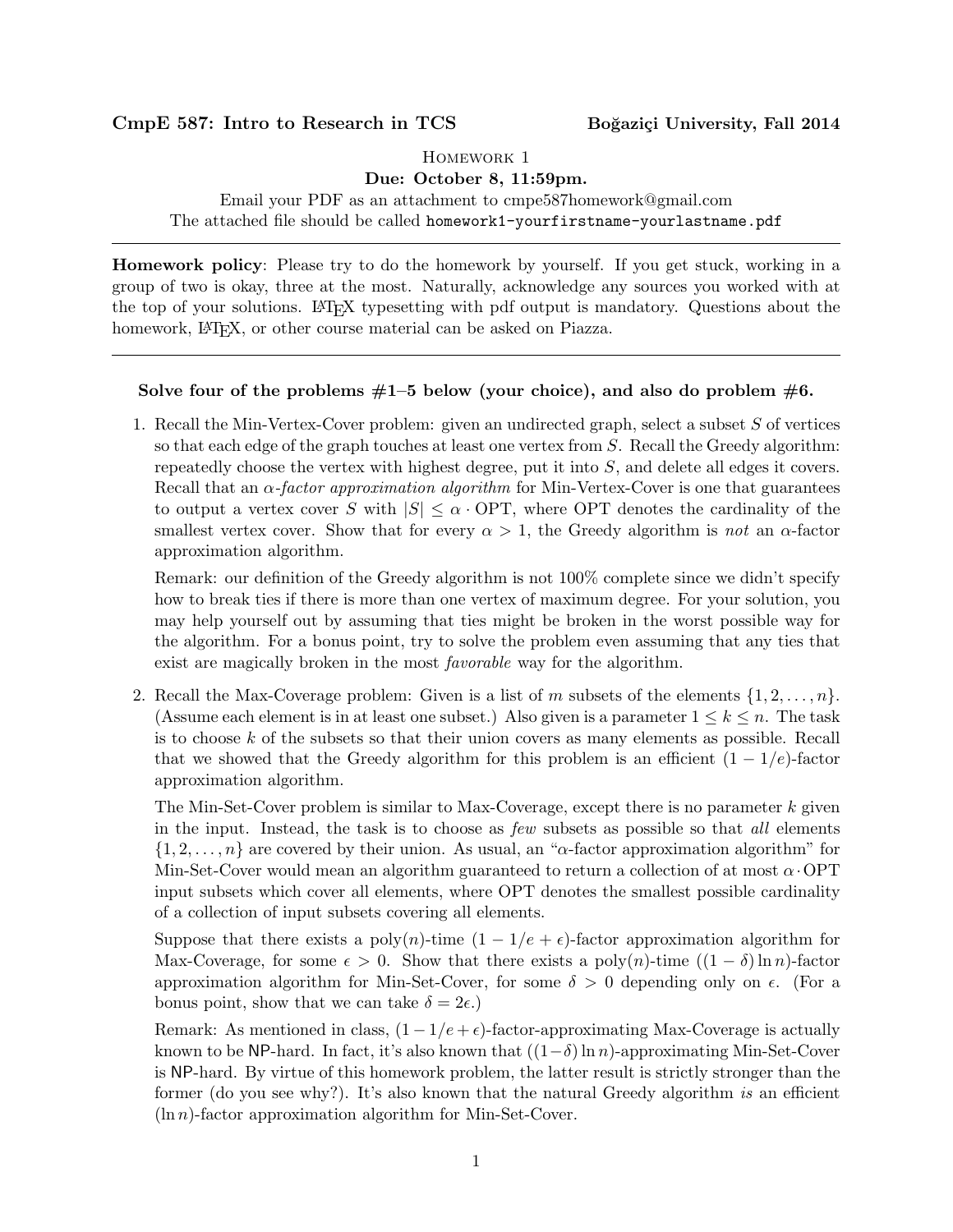3. Recall our sketch of the proof that there is an interactive proof system for the Graph-Non-Isomorphism problem. Given two labeled *n*-vertex graphs  $G_0, G_1$ , it involved considering the set

 $S = \{\text{labeled graphs } H : H \cong G_0 \text{ or } H \cong G_1\}$ 

where ≅ denotes that two graphs are isomorphic. A key claim—which was actually not quite true—was that  $|S| = n!$  if  $G_0 \cong G_1$  and  $|S| = 2n!$  if  $G_0 \not\cong G_1$ . This is actually not quite true; for example, suppose  $G_0$  and  $G_1$  are both the *complete graph* (in which all pairs of vertices are connected). Then S only contains the complete graph, so  $|S| = 1$ .

The "problem" occurs if  $G_0$  and  $G_1$  have *automorphisms*. An automorphism of G is a permutation  $\pi$  of the vertices such that  $\pi(G) = G$ . Suppose we change the definition of S to the following:

$$
S = \{(H, \pi) : H \cong G_0 \text{ or } H \cong G_1, \text{ and } \pi \text{ is an automorphism of } H\}.
$$

Show that now it is true that  $|S| = n!$  if  $G_0 \cong G_1$  and  $|S| = 2n!$  if  $G_0 \not\cong G_1$ . Also, give a oneor two-sentence explanation for why we still have  $S \in \mathsf{NP}$ .

4. In the same sketch of the interactive proof system for the Graph-Non-Isomorphism problem, we were a little vague about the "hashing" step. Abstractly, we have a set  $S$  with cardinality either K or  $K/2$  (think of  $K = 2n!$ ) and the Prover is trying to convince the Verifier that  $|S| = K$ . Let's say the elements of S are encoded with m-bits strings. Also, let's fix  $k \in \mathbb{N}$ so that  $2^k$  is a bit bigger than K; writing  $p = K/2^k$ , let's say k is chosen so that  $\frac{1}{4} < p \le \frac{1}{2}$  $\frac{1}{2}$ . The rough idea is that the Verifier should pick a "random hash function"  $f : \{0,1\}^m \rightarrow$  $\{0,1\}^k$ , a random string  $y \in \{0,1\}^k$ , and ask the Prover for an element  $w \in S$  such that  $f(w) = y$ . If  $|S| = K/2$  then the probability that the Prover can do it is at most  $\frac{1}{2}p$ . (You should try to remember why!) On the other hand, if  $|S| = K$  and f hashed all elements of S to unique k-bit strings, then the probability that the Prover can do it would be p. However there are two difficulties: (i) perhaps the random hash function has some collisions on  $S$ ; (ii) if the Verifier really chooses a completely random function  $f$ , it will take exponential space to

Let  $\mathcal{F}_{m,k}$  be a collection of functions  $f: \{0,1\}^m \to \{0,1\}^k$ . We will consider randomly choosing one  $f \in \mathcal{F}_{m,k}$ . We say that  $\mathcal{F}_{m,k}$  is a pairwise independent hash family if for all distinct  $x, x' \in \{0, 1\}^m$  and all  $y, y' \in \{0, 1\}^k$  we have  $\Pr[f(x) = y]$  and  $f(x') = y' = 2^{-2k}$ . Intuitively, this says that if you pick a random function from the collection  $\mathcal{F}_{m,k}$ , not only does each fixed string get hashed to a random string, each fixed pair of strings gets hashed to a random pair of strings. So the process is "somewhat like" picking a completely random function.

write down. In this problem, we (partly) explain how to fix these two difficulties.

Here is a fact that we will prove later in the course:

**Fact.** For any  $m \geq k$  there is an "efficient" pairwise independent hash family  $\mathcal{F}_{m,k}$ . In particular,  $|\mathcal{F}_{m,k}| = 2^{2m}$ , each function in  $\mathcal{F}_{m,k}$  has a "name" s which is 2m bits long, and the associated function  $f_s$  is easy to compute.

So instead of picking a completely random function, the Verifier instead will pick a random name  $s \in \{0,1\}^{2m}$  and tell it to the Prover; i.e., tell the Prover to use the hash function  $f_s$ . This takes care of problem (ii) above. It remains to worry about problem (i).

**Prove the following:** When  $|S| = K$  we have that  $\mathbf{Pr}_{s,y}[\exists w \in S : f_s(w) = y] \ge \frac{3}{4}$  $\frac{3}{4}p.$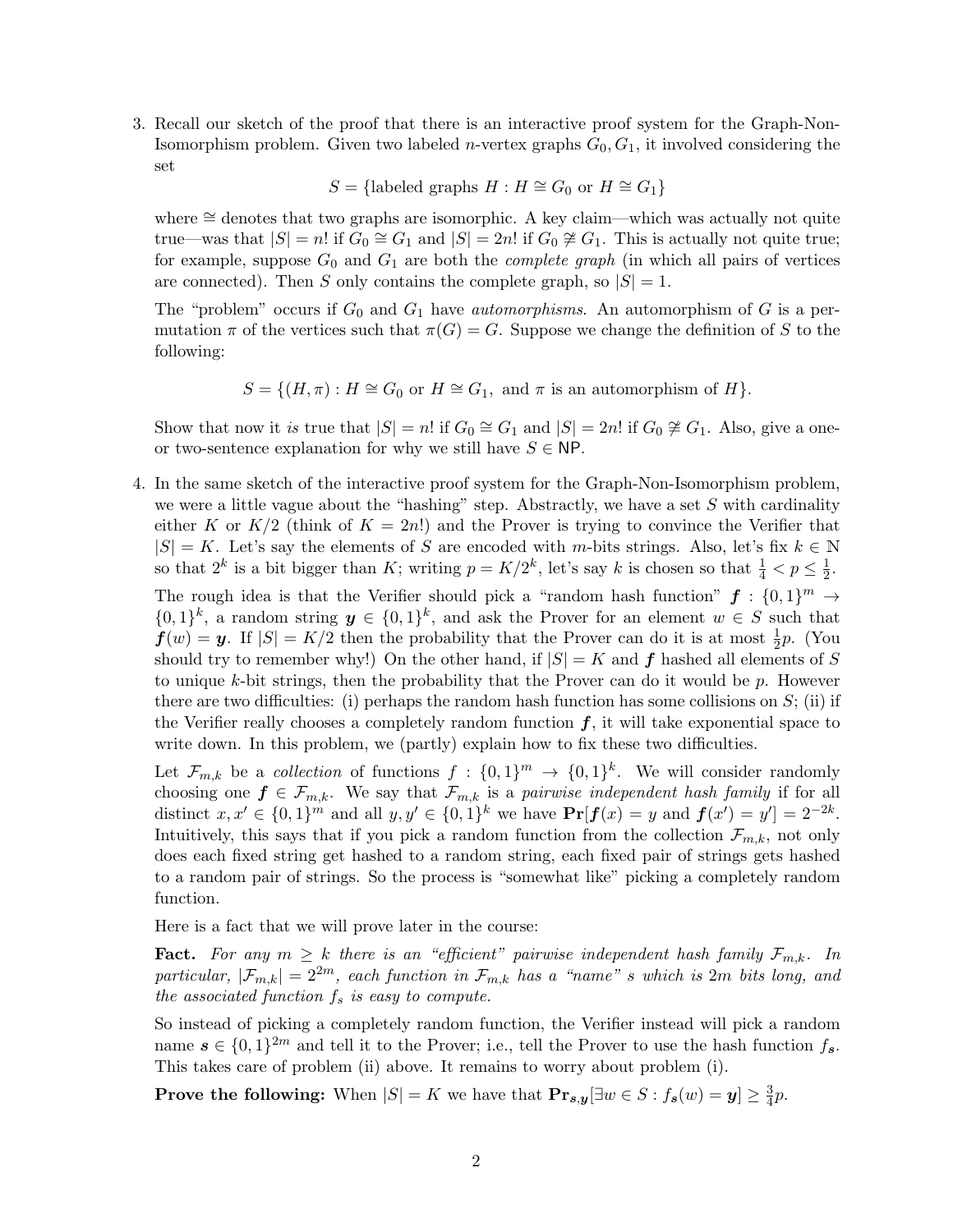Thus the Prover can succeed with probability  $\frac{3}{4}p$  when  $|S| = K$  but only with probability 1  $\frac{1}{2}p$  when  $|S| = K/2$ . By trying the whole experiment many times and seeing if the Prover succeeds with probability bigger or smaller than  $\frac{5}{8}p$ , the Verifier can tell the difference between the two cases with very high probability.

5. In 1997, Håstad showed the following theorem from the field of "Probabilistically Checkable Proofs":

**Håstad's PCP Theorem:** For all constants  $\epsilon > 0$ , there is a "Probabilistically Checkable Proof" system for the SAT problem which works as follows. Given an input CNF formula  $\phi$  of size n, a Prover writes down a certain "proof string"  $\pi \in \{0,1\}^m$ , where  $m \leq \text{poly}(n)$ . Then a probabilistic poly $(n)$ -time "Verifier" algorithm acts as follows. First, it reads the input formula  $\phi$ . Next, it flips  $\ell \le O(\log n)$  random coins, obtaining a uniformly random string in  $\{0,1\}^{\ell}$ . Based on this random string, it chooses three distinct coordinates  $1 \leq i, j, k \leq m$ and a bit  $\mathbf{b} \in \{0,1\}$ . It then reads the three proof-bits  $\pi_{\mathbf{i}}, \pi_{\mathbf{j}}, \pi_{\mathbf{k}}$  and outputs

"YES" if 
$$
\pi_i + \pi_j + \pi_k = b \pmod{2}
$$
,  
"NO" if  $\pi_i + \pi_j + \pi_k \neq b \pmod{2}$ .

The guarantee is: If  $\phi$  is a satisfiable CNF formula then **Pr**[Verifier outputs YES]  $\geq 1 - \epsilon$ . If  $\phi$  is *not* a satisfiable CNF formula then **Pr**[Verifier outputs YES]  $\leq \frac{1}{2} + \epsilon$ .

Show that Håstad's theorem implies the following fact: For all constants  $\delta > 0$ , it is NP-hard to  $(\frac{1}{2} + \delta)$ -factor approximate the Max-3Lin(mod 2) problem.

(Recall the Max-3Lin(mod 2) problem is: Given as input a system of equations, each of the form

$$
x_i + x_j + x_k = b \pmod{2}
$$

over *n* variables  $x_1, \ldots, x_n$ , find a  $0/1$ -assignment to the variables to maximize the number of satisfied equations.)

6. This problem is a "practice with LATEX" problem. Your task is to typeset the content of the following two pages yourself, using LAT<sub>EX</sub> (starting with the section title An "anticoncentration" theorem). Make it the last two pages of your homework solution file. Endeavor to match the below typesetting as closely as possible (although if you make your typesetting look more attractive than the below, that's okay). You don't have to understand the proof, you just have to typeset it!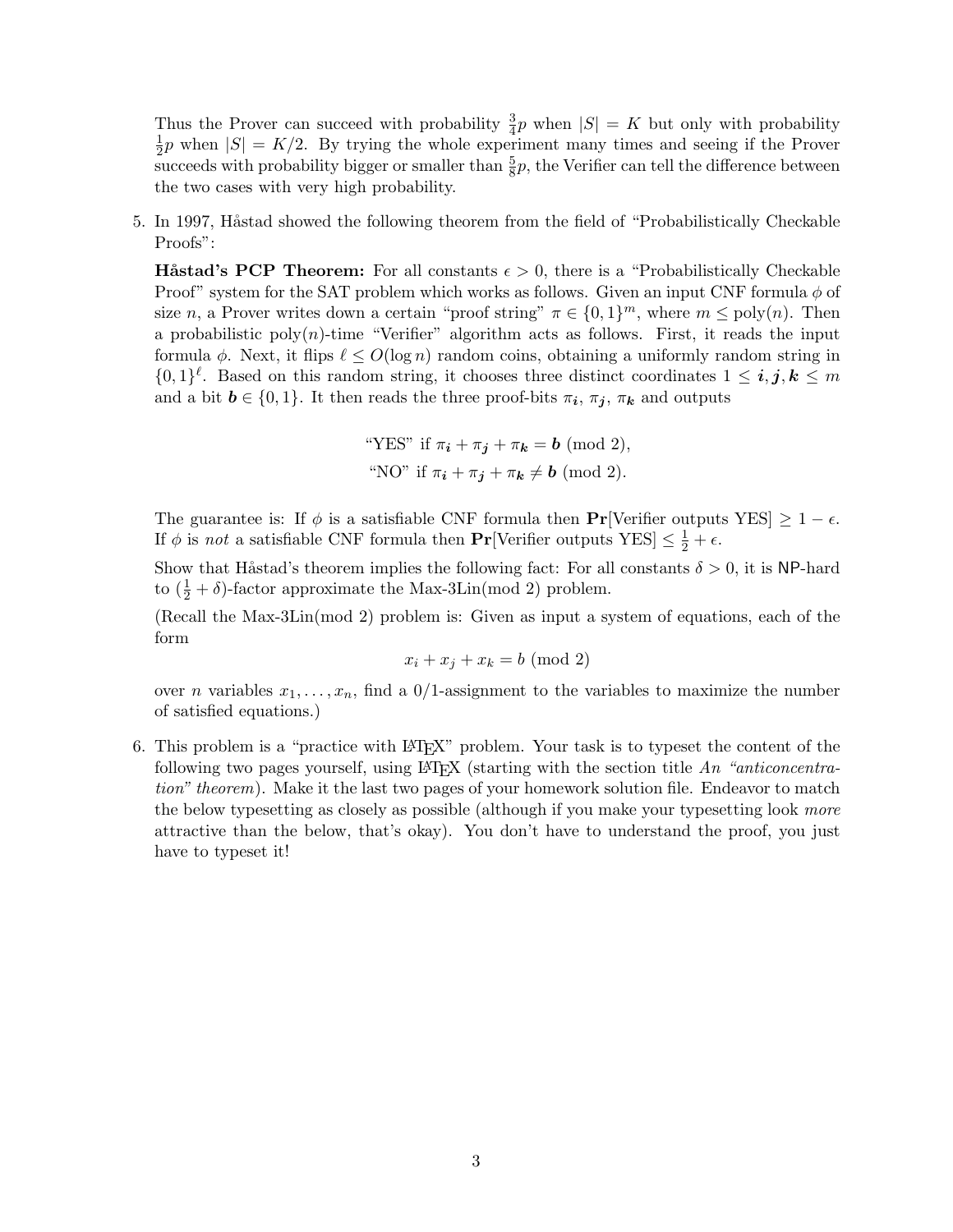## An "anticoncentration" theorem

Here is a result in probability theory. It can also be deduced from the Berry–Esseen Theorem, which we will discuss later in class.

**Theorem 1.** Assume  $a_0, a_1, \ldots, a_n \in \mathbb{R}$  satisfy

$$
\sum_{j=1}^{n} a_j^2 = 1, \qquad \max_{1 \le j \le n} \{ |a_j| \} = \epsilon.
$$

Let  $x_1, \ldots, x_n$  be i.i.d. random variables, each being  $+1$  with probability  $\frac{1}{2}$  and  $-1$  with probability  $\frac{1}{2}$ . Then if  $X = a_0 + a_1x_1 + \cdots + a_nx_n$ , it holds that  $\Pr[|X| \leq \epsilon] \leq 2.74\epsilon$ .

Proof. The proof is a streamlining of one due to Petrov [Pet95, Theorem 2.14]. It will be convenient to rescale the  $a_j$ 's so that  $\epsilon = 1$ ; we then want to show

$$
\Pr[|\boldsymbol{X}| \le 1] \le \frac{2.74}{\sigma},
$$

where  $\sigma \coloneqq \sqrt{\sum_{j=1}^n a_j^2}$ . Define the functions  $f, g \colon \mathbb{R} \to \mathbb{R}^{\geq 0}$  by

$$
f(x) = \frac{2(1 - \cos x)}{x^2}, \qquad g(t) = \begin{cases} 1 - |t| & \text{if } |t| \le 1, \\ 0 & \text{else.} \end{cases}
$$

(The function f has a removable discontinuity at 0.) Integration by parts shows that f is the inverse Fourier transform of h; i.e.,

$$
f(x) = \int_{-\infty}^{\infty} e^{-itx} g(t) dt.
$$

By considering the first two terms of the Taylor series for  $\cos x$  we see that  $f(x) \geq \frac{11}{12}$  on  $[-1, 1]$ ; hence  $\frac{12}{11}f(x) \geq 1_{x \in [-1,1]}$  for all  $x \in \mathbb{R}$ . We therefore have

$$
\begin{split}\n\mathbf{Pr}[|\mathbf{X}| \leq 1] &\leq \mathbf{E} \left[ \frac{12}{11} f(\mathbf{X}) \right] \\
&= \frac{12}{11} \mathbf{E} \left[ \int_{-\infty}^{\infty} e^{-it\mathbf{X}} g(t) \, dt \right] \\
&= \frac{12}{11} \int_{-\infty}^{\infty} e^{-ita_0} g(t) \, \mathbf{E} \left[ e^{-it\mathbf{X}'} \right] \, dt \qquad \text{(writing } \mathbf{X}' = \mathbf{X} - a_0) \\
&= \frac{12}{11} \left| \int_{-\infty}^{\infty} e^{-ita_0} g(t) \, \mathbf{E} \left[ e^{-it\mathbf{X}'} \right] \, dt \right| \qquad \text{(the quantity is already real and nonnegative)} \\
&\leq \frac{12}{11} \int_{-\infty}^{\infty} \left| e^{-ita_0} \right| \cdot g(t) \cdot \left| \mathbf{E} \left[ e^{-it\mathbf{X}'} \right] \right| dt \\
&\leq \frac{12}{11} \int_{-1}^{1} \left| \mathbf{E} \left[ e^{-it\mathbf{X}'} \right] \right| dt, \end{split} \tag{1}
$$

where the last inequality used the fact that  $|e^{-ita_0}| \leq 1$ ,  $g(t) = 0$  outside [-1, 1], and  $g(t) \leq 1$